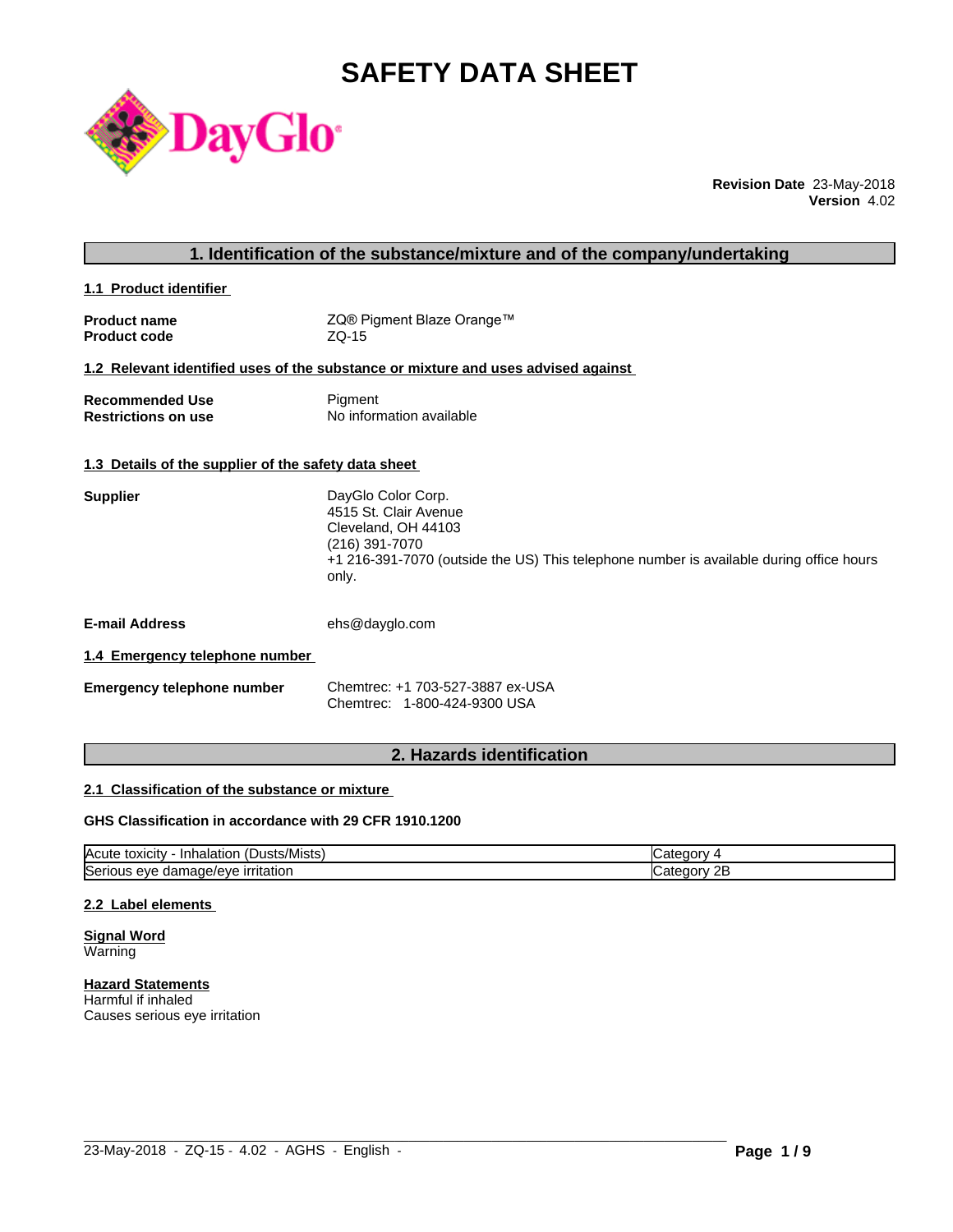

**Precautionary Statements - Prevention** Avoid breathing dust/fume/gas/mist/vapors/spray Use only outdoors or in a well-ventilated area Wash face, hands and any exposed skin thoroughly after handling Wear eye protection/ face protection

## **Precautionary Statements - Response**

IF IN EYES: Rinse cautiously with water for several minutes. Remove contact lenses, if present and easy to do. Continue rinsing If eye irritation persists: Get medical advice/attention IF INHALED: Remove person to fresh air and keep comfortable for breathing Call a POISON CENTER or doctor if you feel unwell

## **2.3. Other Hazards Hazards not otherwise classified (HNOC)**

Not Applicable

## **2.4 Other information**

Not Applicable

**Unknown Acute Toxicity**  $\langle 1\%$  of the mixture consists of ingredient(s) of unknown toxicity

## **3. Composition/Information on Ingredients**

#### **Substance Mixture**

| Chemical<br>∣ Name                                                                      | `S No.<br>CA.              | $\mathbf{a}$ |  |
|-----------------------------------------------------------------------------------------|----------------------------|--------------|--|
| <b>Dod 1.4</b><br>20010<br>n sa<br>ن.<br>Dasit<br>.                                     | 3068<br>$\sim$<br>99-<br>ີ |              |  |
| The exact perceptage (conceptration) of compecition has been withhold as a trade secret |                            |              |  |

The exact percentage (concentration) of composition has been withheld as a trade secret.

## **4. First aid measures**

## **4.1 Description of first-aid measures**

| <b>General advice</b>                                           | No information available.                                                                                                                                                                                               |  |
|-----------------------------------------------------------------|-------------------------------------------------------------------------------------------------------------------------------------------------------------------------------------------------------------------------|--|
| Eye contact                                                     | Immediately flush with plenty of water. After initial flushing, remove any contact lenses and<br>continue flushing for at least 15 minutes. Keep eye wide open while rinsing. If symptoms<br>persist, call a physician. |  |
| <b>Skin contact</b>                                             | Immediate medical attention is not required. Wash off with soap and water.                                                                                                                                              |  |
| <b>Inhalation</b>                                               | Immediate medical attention is not required. Move to fresh air.                                                                                                                                                         |  |
| <b>Ingestion</b>                                                | Do NOT induce vomiting. Drink plenty of water. Consult a physician.                                                                                                                                                     |  |
| 4.2 Most important symptoms and effects, both acute and delayed |                                                                                                                                                                                                                         |  |
| <b>Symptoms</b>                                                 | See Section 2.2, Label Elements and/or Section 11, Toxicological effects.                                                                                                                                               |  |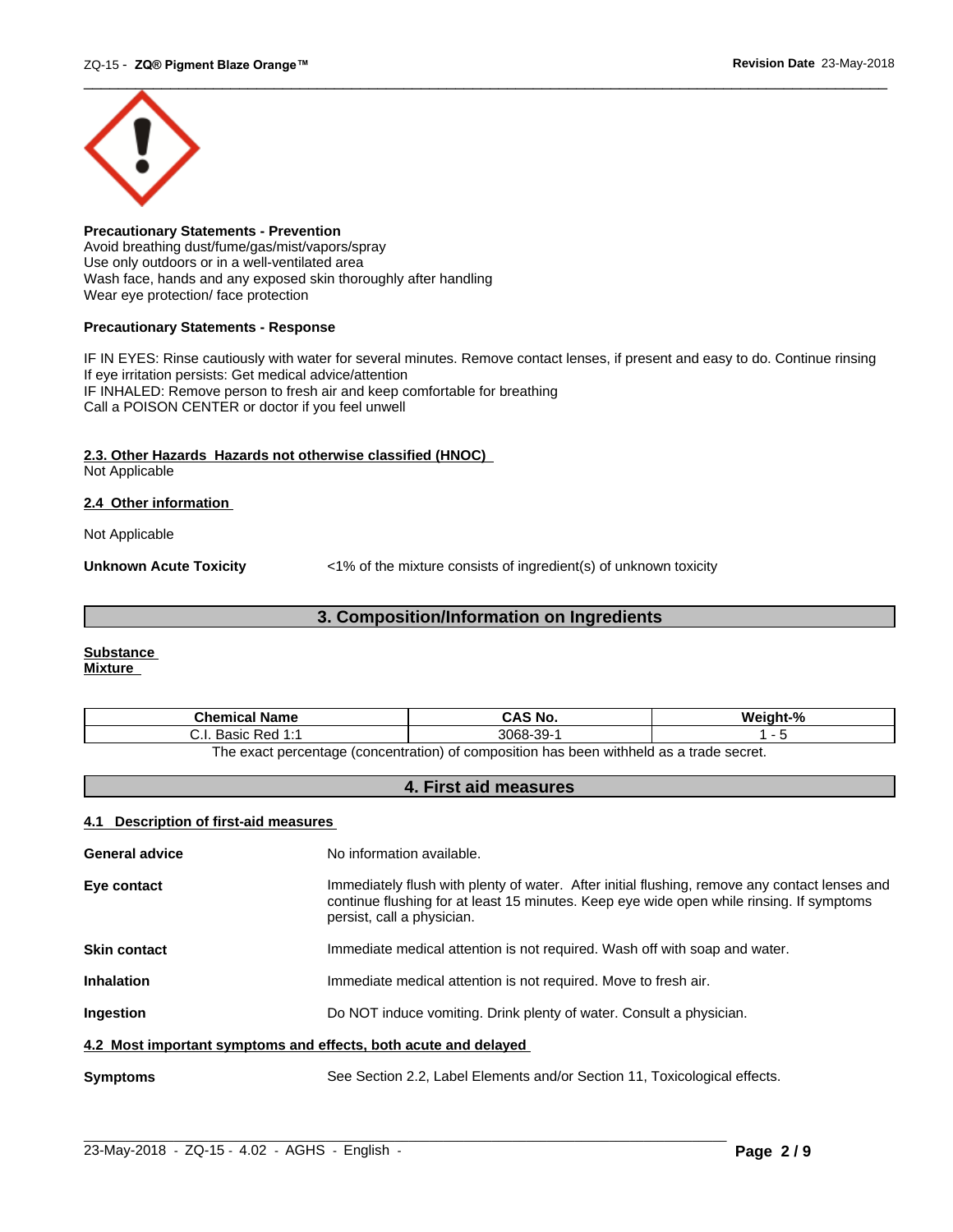## **4.3 Indication of any immediate medical attention and special treatment needed**

**Notes to physician** Treat symptomatically.

## **5. Fire-Fighting Measures**

 $\overline{\phantom{a}}$  ,  $\overline{\phantom{a}}$  ,  $\overline{\phantom{a}}$  ,  $\overline{\phantom{a}}$  ,  $\overline{\phantom{a}}$  ,  $\overline{\phantom{a}}$  ,  $\overline{\phantom{a}}$  ,  $\overline{\phantom{a}}$  ,  $\overline{\phantom{a}}$  ,  $\overline{\phantom{a}}$  ,  $\overline{\phantom{a}}$  ,  $\overline{\phantom{a}}$  ,  $\overline{\phantom{a}}$  ,  $\overline{\phantom{a}}$  ,  $\overline{\phantom{a}}$  ,  $\overline{\phantom{a}}$ 

#### **5.1 Extinguishing media**

### **Suitable extinguishing media**

Use extinguishing measures that are appropriate to local circumstances and the surrounding environment.

**Unsuitable Extinguishing Media** None.

#### **5.2 Special hazards arising from the substance or mixture**

#### **Special Hazard**

None known based on information supplied.

**Hazardous Combustion Products** Carbon oxides. Nitrogen oxides (NOx).

#### **Explosion Data**

#### **Sensitivity to Mechanical Impact** None.

**Sensitivity to Static Discharge** Fine dust dispersed in air, in sufficient concentrations, and in the presence of an ignition source is a potential dust explosion hazard.

## **5.3 Advice for firefighters**

As in any fire, wear self-contained breathing apparatus pressure-demand, MSHA/NIOSH (approved or equivalent) and full protective gear.

## **6. Accidental Release Measures**

#### **6.1 Personal precautions, protective equipment and emergency procedures**

Ensure adequate ventilation, especially in confined areas. Use personal protective equipment.

#### **6.2 Environmental precautions**

Dust deposits should not be allowed to accumulate on surfaces as these may form an explosive mixture if they are released into the atmosphere in sufficient concentration. Avoid dispersal of dust in the air (i.e., cleaning dusty surfaces with compressed air). Nonsparking tools should be used. Prevent product from entering drains.

#### **6.3 Methods and materials for containment and cleaning up**

| <b>Methods for Containment</b> | Prevent dust cloud. Cover powder spill with plastic sheet or tarp to minimize spreading.                                                                                                                                                                                                                                                                                                |
|--------------------------------|-----------------------------------------------------------------------------------------------------------------------------------------------------------------------------------------------------------------------------------------------------------------------------------------------------------------------------------------------------------------------------------------|
| Methods for cleaning up        | Avoid dust formation. Take precautionary measures against static discharges. Do not dry<br>sweep dust. Wet dust with water before sweeping or use a vacuum to collect dust. Use<br>personal protective equipment. Take up mechanically and collect in suitable container for<br>disposal. Prevent product from entering drains. Keep in suitable and closed containers for<br>disposal. |

## **7. Handling and storage**

### **7.1 Precautions for safe handling**

Advice on safe handling **Avoid dust formation. Take precautionary measures against static discharges. Fine dust** dispersed in air may ignite. Wear personal protective equipment.

 $\_$  ,  $\_$  ,  $\_$  ,  $\_$  ,  $\_$  ,  $\_$  ,  $\_$  ,  $\_$  ,  $\_$  ,  $\_$  ,  $\_$  ,  $\_$  ,  $\_$  ,  $\_$  ,  $\_$  ,  $\_$  ,  $\_$  ,  $\_$  ,  $\_$  ,  $\_$  ,  $\_$  ,  $\_$  ,  $\_$  ,  $\_$  ,  $\_$  ,  $\_$  ,  $\_$  ,  $\_$  ,  $\_$  ,  $\_$  ,  $\_$  ,  $\_$  ,  $\_$  ,  $\_$  ,  $\_$  ,  $\_$  ,  $\_$  ,

**Hygiene measures** Handle in accordance with good industrial hygiene and safety practice.

**7.2 Conditions for safe storage, including any incompatibilities**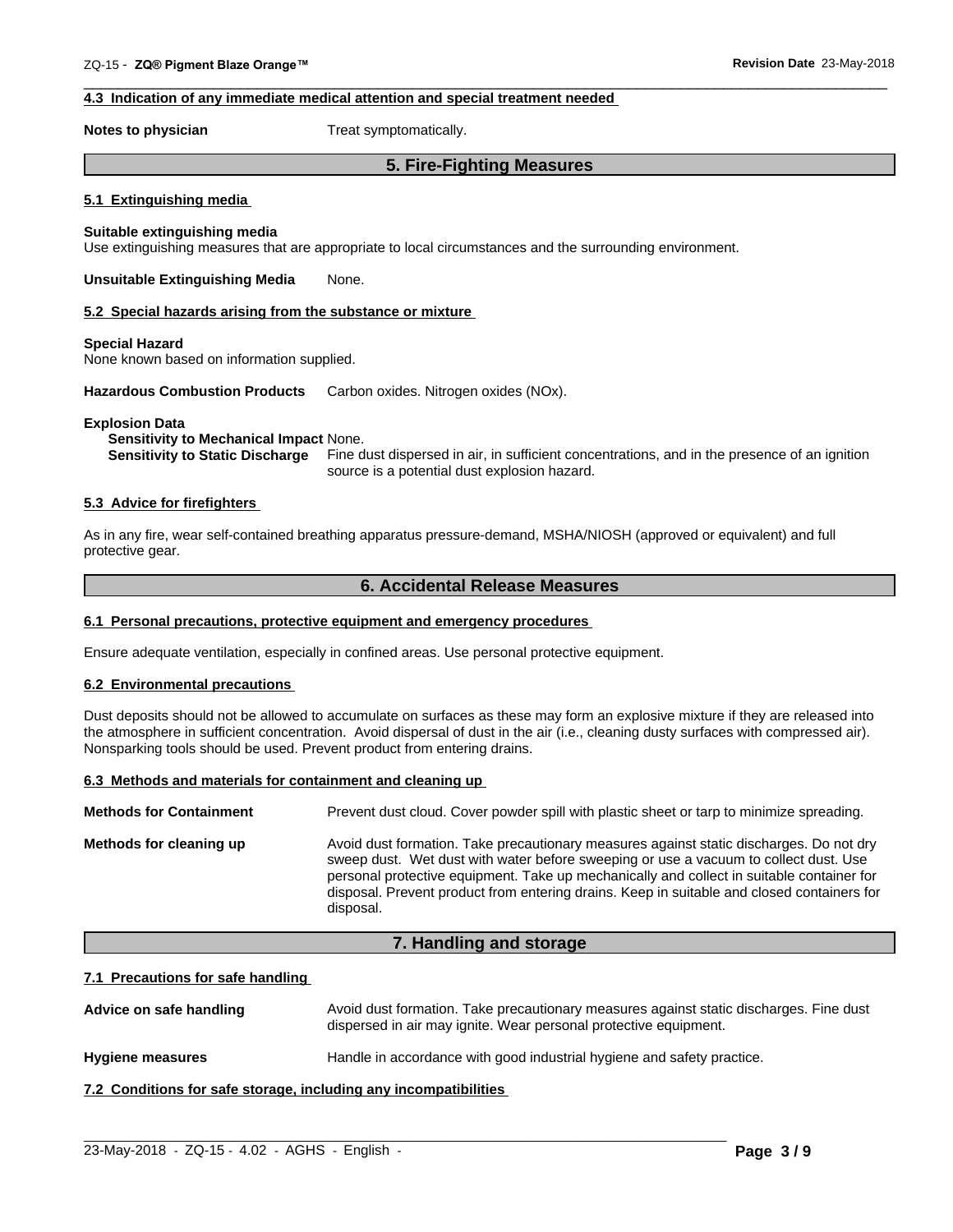| <b>Storage Conditions</b> | Keep tightly closed in a dry and cool place. |  |
|---------------------------|----------------------------------------------|--|
| <b>Materials to Avoid</b> | No materials to be especially mentioned.     |  |

## **8. Exposure controls/personal protection**

 $\overline{\phantom{a}}$  ,  $\overline{\phantom{a}}$  ,  $\overline{\phantom{a}}$  ,  $\overline{\phantom{a}}$  ,  $\overline{\phantom{a}}$  ,  $\overline{\phantom{a}}$  ,  $\overline{\phantom{a}}$  ,  $\overline{\phantom{a}}$  ,  $\overline{\phantom{a}}$  ,  $\overline{\phantom{a}}$  ,  $\overline{\phantom{a}}$  ,  $\overline{\phantom{a}}$  ,  $\overline{\phantom{a}}$  ,  $\overline{\phantom{a}}$  ,  $\overline{\phantom{a}}$  ,  $\overline{\phantom{a}}$ 

## **8.1 Exposure Guidelines**

## **8.2 Appropriate engineering controls**

| <b>Engineering Measures</b> | Showers              |  |
|-----------------------------|----------------------|--|
|                             | Eyewash stations     |  |
|                             | Ventilation systems. |  |

## **8.3 Individual protection measures, such as personal protective equipment**

| <b>Eve/Face Protection</b>    | Safety glasses with side-shields.                                                                              |
|-------------------------------|----------------------------------------------------------------------------------------------------------------|
| Skin and body protection      | Wear chemical resistant footwear and clothing such as gloves, an apron or a whole body<br>suit as appropriate. |
| <b>Respiratory protection</b> | . NIOSH/MSHA approved respiratory protection should be worn if exposure is anticipated.                        |
| <b>Hygiene measures</b>       | See section 7 for more information                                                                             |

 $\_$  ,  $\_$  ,  $\_$  ,  $\_$  ,  $\_$  ,  $\_$  ,  $\_$  ,  $\_$  ,  $\_$  ,  $\_$  ,  $\_$  ,  $\_$  ,  $\_$  ,  $\_$  ,  $\_$  ,  $\_$  ,  $\_$  ,  $\_$  ,  $\_$  ,  $\_$  ,  $\_$  ,  $\_$  ,  $\_$  ,  $\_$  ,  $\_$  ,  $\_$  ,  $\_$  ,  $\_$  ,  $\_$  ,  $\_$  ,  $\_$  ,  $\_$  ,  $\_$  ,  $\_$  ,  $\_$  ,  $\_$  ,  $\_$  ,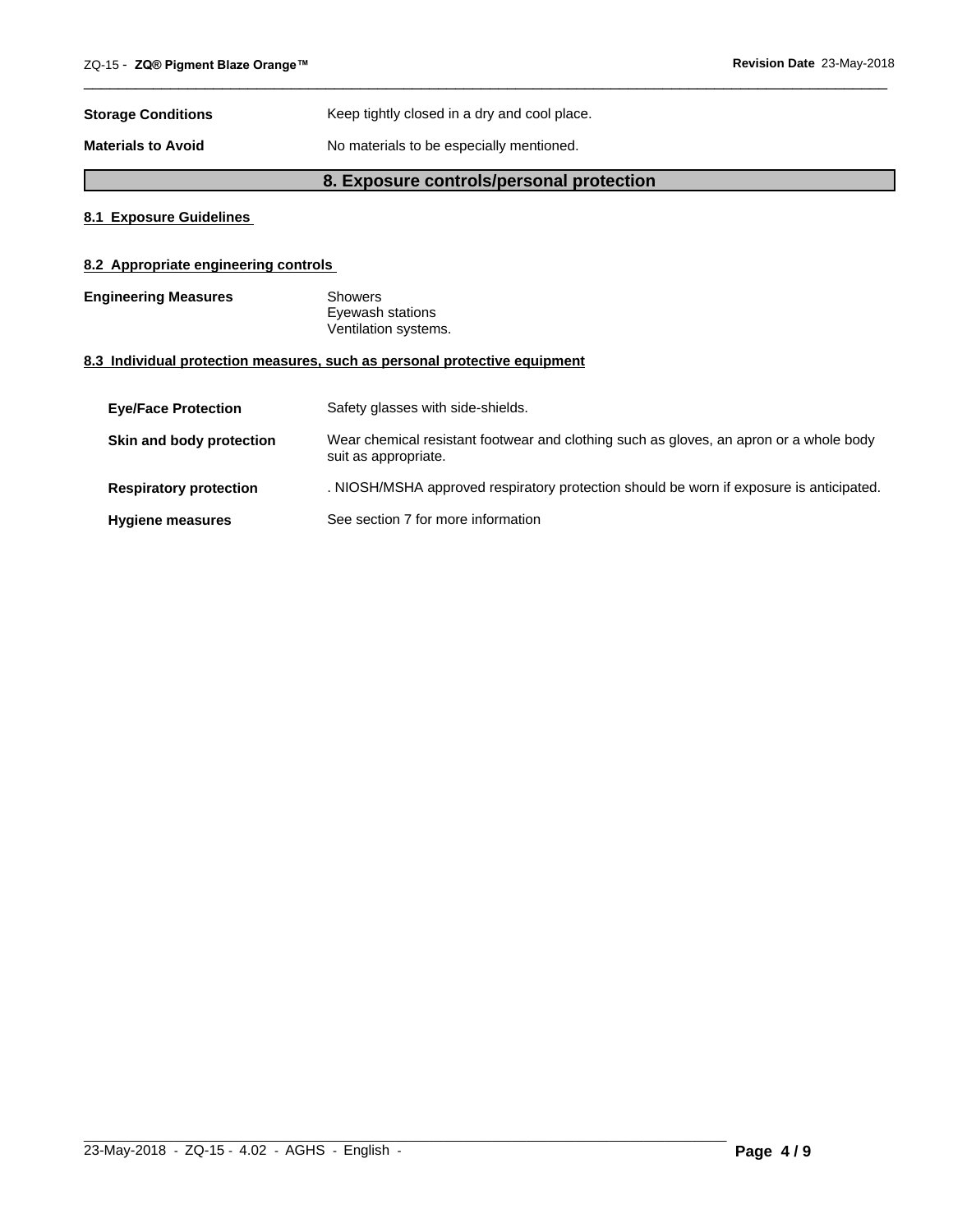## **9. Physical and chemical properties**

 $\overline{\phantom{a}}$  ,  $\overline{\phantom{a}}$  ,  $\overline{\phantom{a}}$  ,  $\overline{\phantom{a}}$  ,  $\overline{\phantom{a}}$  ,  $\overline{\phantom{a}}$  ,  $\overline{\phantom{a}}$  ,  $\overline{\phantom{a}}$  ,  $\overline{\phantom{a}}$  ,  $\overline{\phantom{a}}$  ,  $\overline{\phantom{a}}$  ,  $\overline{\phantom{a}}$  ,  $\overline{\phantom{a}}$  ,  $\overline{\phantom{a}}$  ,  $\overline{\phantom{a}}$  ,  $\overline{\phantom{a}}$ 

## **9.1 Information on basic physical and chemical properties**

| <b>Physical state</b>              | Solid                                 |                          |                          |
|------------------------------------|---------------------------------------|--------------------------|--------------------------|
| Appearance                         | Powder                                | Color                    | Orange                   |
| Odor                               | Mild                                  | <b>Odor Threshold</b>    | No information available |
| <b>Property</b>                    | Values                                | Remarks • Methods        |                          |
| pН                                 |                                       | No information available |                          |
| <b>Melting/freezing point</b>      | 120 °C / 248 °F                       |                          |                          |
| <b>Boiling point/boiling range</b> |                                       | No information available |                          |
| <b>Flash Point</b>                 |                                       | No information available |                          |
| <b>Evaporation rate</b>            |                                       | No information available |                          |
| Flammability (solid, gas)          |                                       | No information available |                          |
| <b>Flammability Limits in Air</b>  |                                       |                          |                          |
| upper flammability limit           |                                       | No information available |                          |
| lower flammability limit           |                                       | No information available |                          |
| Vapor pressure                     |                                       | No information available |                          |
| Vapor density                      |                                       | No information available |                          |
| <b>Specific Gravity</b>            | 1.2                                   |                          |                          |
| <b>Water solubility</b>            | Insoluble in water                    |                          |                          |
| Solubility in other solvents       |                                       | No information available |                          |
| <b>Partition coefficient</b>       |                                       | No information available |                          |
| <b>Autoignition temperature</b>    |                                       | No information available |                          |
| <b>Decomposition temperature</b>   |                                       | No information available |                          |
| <b>Viscosity, kinematic</b>        |                                       | No information available |                          |
| Viscosity, dynamic                 |                                       | No information available |                          |
| <b>Explosive properties</b>        | Fine dust dispersed in air may ignite |                          |                          |
| <b>Oxidizing Properties</b>        |                                       | No information available |                          |
| 0.0. Other information             |                                       |                          |                          |

#### **9.2 Other information Volatile organic compounds (VOC)** None **content**

## **10. Stability and Reactivity**

## **10.1 Reactivity**

No dangerous reaction known under conditions of normal use

## **10.2 Chemical stability**

Stable

## **10.3 Possibility of hazardous reactions**

None under normal processing.

## **10.4 Conditions to Avoid**

Dust formation. Take precautionary measures against static discharges.

## **10.5 Incompatible Materials**

None known based on information supplied.

## **10.6 Hazardous Decomposition Products**

None known based on information supplied.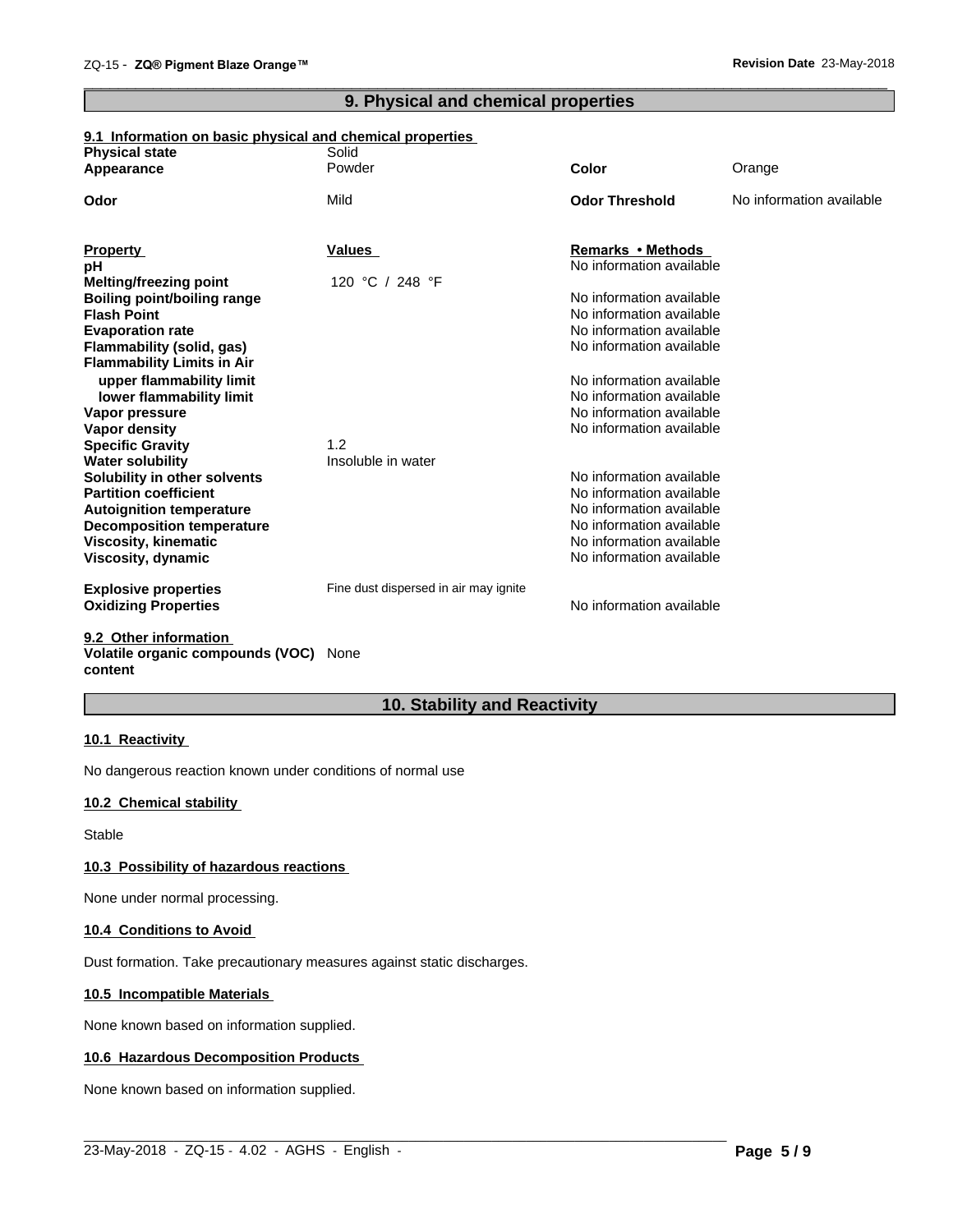## **11. Toxicological information**

 $\overline{\phantom{a}}$  ,  $\overline{\phantom{a}}$  ,  $\overline{\phantom{a}}$  ,  $\overline{\phantom{a}}$  ,  $\overline{\phantom{a}}$  ,  $\overline{\phantom{a}}$  ,  $\overline{\phantom{a}}$  ,  $\overline{\phantom{a}}$  ,  $\overline{\phantom{a}}$  ,  $\overline{\phantom{a}}$  ,  $\overline{\phantom{a}}$  ,  $\overline{\phantom{a}}$  ,  $\overline{\phantom{a}}$  ,  $\overline{\phantom{a}}$  ,  $\overline{\phantom{a}}$  ,  $\overline{\phantom{a}}$ 

## **11.1 Acute toxicity**

## **Numerical measures of toxicity: Product Information**

| ∟D50<br>Oral:                  | Dermal:                   |
|--------------------------------|---------------------------|
| 5.300<br>mg/kg (rat)<br>Ð<br>. | 3,000<br>mg/kg (rat)<br>. |

## **The following values are calculated based on chapter 3.1 of the GHS document**

**Unknown Acute Toxicity** <1% of the mixture consists of ingredient(s) of unknown toxicity

**Oral LD50** 44,455.00 mg/kg<br> **LC50 (Dust/Mist)** 4.96 mg/l **LC50** (Dust/Mist)

## **Numerical measures of toxicity: Component Information**

| <b>Chemical Name</b>                        | ∟D50 Oral             | <b>LD50 Dermal</b>      | <b>LC50 Inhalation</b>   |
|---------------------------------------------|-----------------------|-------------------------|--------------------------|
| Basic<br>^<br>$Dod$ 1.1<br>seu.<br>3068-39- | Rat<br>449<br>∣ ma/kc | 2.500<br>(rat)<br>mq/kq | 0.05<br>ma/l<br>(4 hour) |

 $\_$  ,  $\_$  ,  $\_$  ,  $\_$  ,  $\_$  ,  $\_$  ,  $\_$  ,  $\_$  ,  $\_$  ,  $\_$  ,  $\_$  ,  $\_$  ,  $\_$  ,  $\_$  ,  $\_$  ,  $\_$  ,  $\_$  ,  $\_$  ,  $\_$  ,  $\_$  ,  $\_$  ,  $\_$  ,  $\_$  ,  $\_$  ,  $\_$  ,  $\_$  ,  $\_$  ,  $\_$  ,  $\_$  ,  $\_$  ,  $\_$  ,  $\_$  ,  $\_$  ,  $\_$  ,  $\_$  ,  $\_$  ,  $\_$  ,

## **11.2 Information on toxicologicaleffects**

## **Skin corrosion/irritation**

Product Information • May cause irritation Component Information

• No information available

## **Serious eye damage/eye irritation**

Product Information • Irritating to eyes Component Information • No information available

#### **Respiratory or skin sensitization**

Product Information • May be harmful if inhaled Component Information • No information available

## **Germ cell mutagenicity**

Product Information • No information available Component Information • No information available

## **Carcinogenicity**

Product Information • Contains no ingredient listed as a carcinogen Component Information • No information available

## **Reproductive toxicity**

Product Information • No information available Component Information • No information available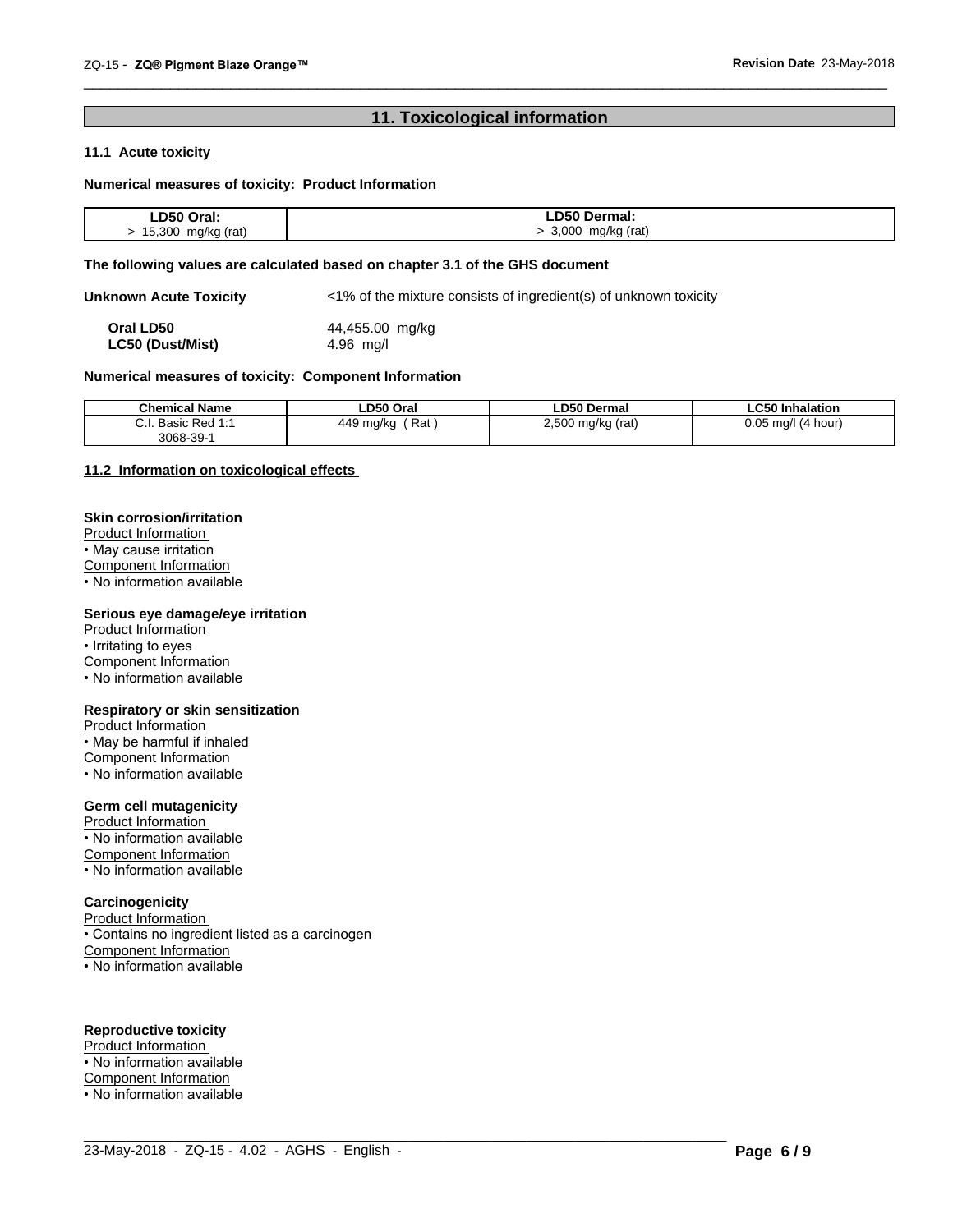#### **STOT - single exposure** No information available

## **STOT - repeated exposure**

• No known effect

### **Other adverse effects**

Product Information • No information available Component Information • No information available

**Aspiration hazard** Product Information • No information available Component Information • No information available

## **12. Ecological information**

 $\overline{\phantom{a}}$  ,  $\overline{\phantom{a}}$  ,  $\overline{\phantom{a}}$  ,  $\overline{\phantom{a}}$  ,  $\overline{\phantom{a}}$  ,  $\overline{\phantom{a}}$  ,  $\overline{\phantom{a}}$  ,  $\overline{\phantom{a}}$  ,  $\overline{\phantom{a}}$  ,  $\overline{\phantom{a}}$  ,  $\overline{\phantom{a}}$  ,  $\overline{\phantom{a}}$  ,  $\overline{\phantom{a}}$  ,  $\overline{\phantom{a}}$  ,  $\overline{\phantom{a}}$  ,  $\overline{\phantom{a}}$ 

## **12.1 Toxicity**

**Ecotoxicity No information available** 

1.35 % of the mixture consists of components(s) of unknown hazards to the aquatic environment

## **Ecotoxicity effects**

## **12.2 Persistence and degradability**

No information available.

#### **12.3 Bioaccumulative potential**

Discharge into the environment must be avoided

### **12.4 Mobility in soil**

No information available.

## **12.5 Other adverse effects**

No information available

## **13. Disposal Considerations**

## **13.1 Waste treatment methods**

Dispose of in accordance with federal, state, and local regulations.

## **14. Transport Information**

 $\_$  ,  $\_$  ,  $\_$  ,  $\_$  ,  $\_$  ,  $\_$  ,  $\_$  ,  $\_$  ,  $\_$  ,  $\_$  ,  $\_$  ,  $\_$  ,  $\_$  ,  $\_$  ,  $\_$  ,  $\_$  ,  $\_$  ,  $\_$  ,  $\_$  ,  $\_$  ,  $\_$  ,  $\_$  ,  $\_$  ,  $\_$  ,  $\_$  ,  $\_$  ,  $\_$  ,  $\_$  ,  $\_$  ,  $\_$  ,  $\_$  ,  $\_$  ,  $\_$  ,  $\_$  ,  $\_$  ,  $\_$  ,  $\_$  ,

| <u>DOT</u>  | Not regulated |
|-------------|---------------|
| <b>MEX</b>  | Not regulated |
| <b>IMDG</b> | Not regulated |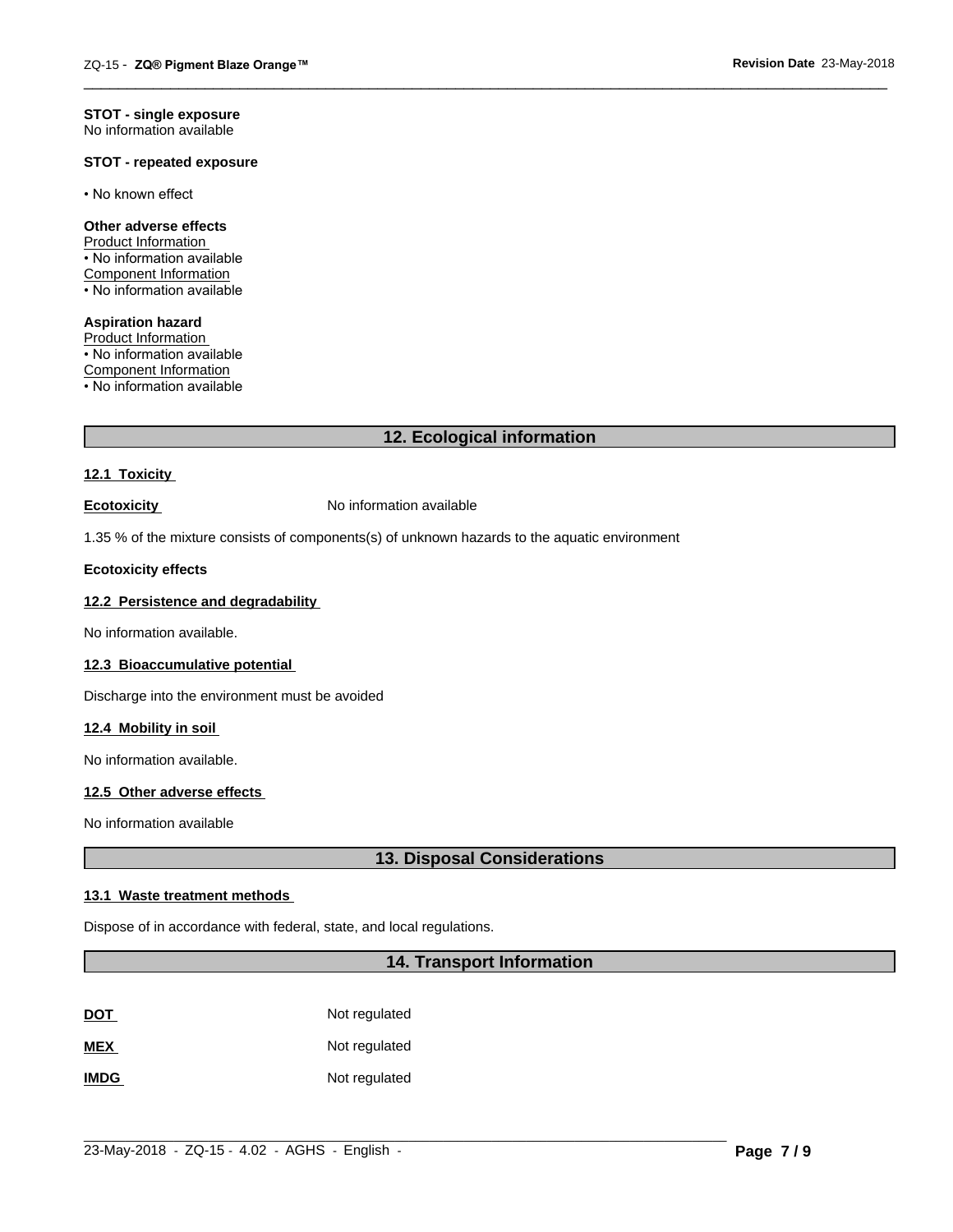$\overline{\phantom{a}}$  ,  $\overline{\phantom{a}}$  ,  $\overline{\phantom{a}}$  ,  $\overline{\phantom{a}}$  ,  $\overline{\phantom{a}}$  ,  $\overline{\phantom{a}}$  ,  $\overline{\phantom{a}}$  ,  $\overline{\phantom{a}}$  ,  $\overline{\phantom{a}}$  ,  $\overline{\phantom{a}}$  ,  $\overline{\phantom{a}}$  ,  $\overline{\phantom{a}}$  ,  $\overline{\phantom{a}}$  ,  $\overline{\phantom{a}}$  ,  $\overline{\phantom{a}}$  ,  $\overline{\phantom{a}}$ **IATA** Not regulated

## **15. Regulatory information**

#### **15.1 International Inventories**

| Complies                 |
|--------------------------|
| -                        |
| Complies                 |
|                          |
| Complies                 |
| $\overline{\phantom{0}}$ |
| $\overline{\phantom{0}}$ |
| Complies                 |
| $\overline{\phantom{0}}$ |
|                          |

 **TSCA** - United States Toxic Substances Control Act Section 8(b) Inventory

 **DSL** - Canadian Domestic Substances List

 **EINECS/ELINCS** - European Inventory of Existing Chemical Substances/European List of Notified Chemical Substances

 **PICCS** - Philippines Inventory of Chemicals and Chemical Substances

 **ENCS** - Japan Existing and New Chemical Substances

 **IECSC** - China Inventory of Existing Chemical Substances

 **KECL** - Korean Existing and Evaluated Chemical Substances

 **PICCS** - Philippines Inventory of Chemicals and Chemical Substances

 **AICS** - Australian Inventory of Chemical Substances

 **NZIoC** - New Zealand Inventory of Chemicals

## **15.2 U.S. Federal Regulations**

## **SARA 313**

Section 313 of Title III of the Superfund Amendments and Reauthorization Act of 1986 (SARA). This product contains a chemical or chemicals which are subject to the reporting requirements of the Act and Title 40 of the Code of Federal Regulations, Part 372:

| <b>Chemical Name</b>        | 313<br>Threshold Values %<br>SARA | $\sim$ $\sim$<br>Weight-<br>$\cdot$ % |
|-----------------------------|-----------------------------------|---------------------------------------|
| ≺esın<br>Compound)<br>≀∠inc |                                   | 100<br>90                             |
|                             |                                   |                                       |

## **15.3 Pesticide Information**

Not applicable

## **15.4 U.S. State Regulations**

#### **California Proposition 65**

This product contains the following Proposition 65 chemicals:

| <b>Chemical Name</b><br>C.I. Basic Violet 10 - 81-88-9 |                                                                   |                       | California Prop. 65      |                                           |  |
|--------------------------------------------------------|-------------------------------------------------------------------|-----------------------|--------------------------|-------------------------------------------|--|
|                                                        |                                                                   |                       | Carcinogen               |                                           |  |
| <b>16. Other information</b>                           |                                                                   |                       |                          |                                           |  |
| <b>NFPA</b>                                            | <b>Health Hazard -</b>                                            | Flammability -        | Instability -            | <b>Physical and chemical</b><br>hazards - |  |
| <b>HMIS</b>                                            | <b>Health Hazard 2</b>                                            | <b>Flammability 1</b> | <b>Physical Hazard 0</b> | Personal protection X                     |  |
| Legend:                                                | ACGIH (American Conference of Governmental Industrial Hygienists) |                       |                          |                                           |  |

*Ceiling* (C) *DOT (Department of Transportation) EPA (Environmental Protection Agency) IARC (International Agency for Research on Cancer) International Air Transport Association (IATA)*